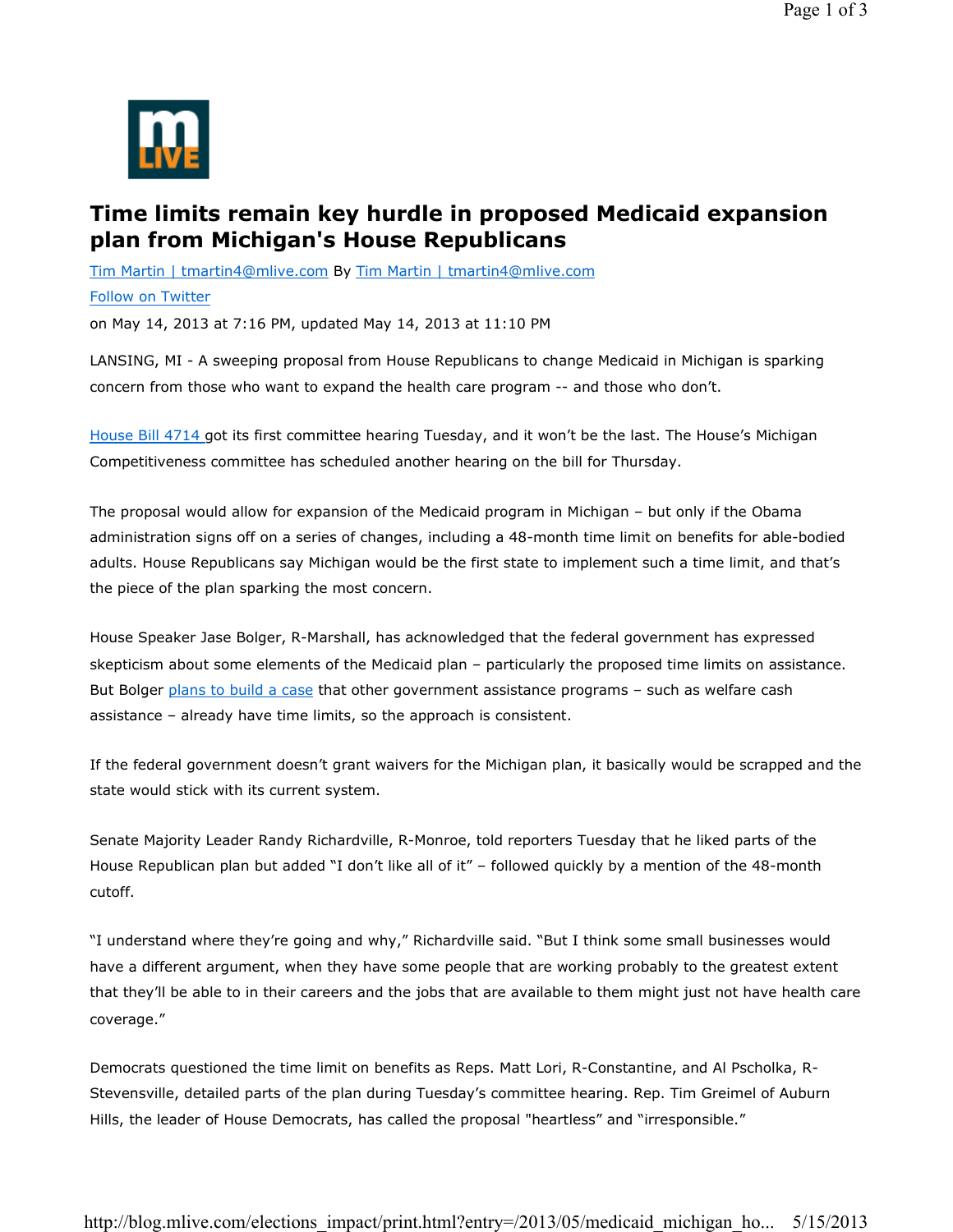Republican Gov. Rick Snyder – who supports expanding Medicaid under the federal Affordable Care Act or Obamacare -- has "strong concerns and reservations" about the 48-month cap, spokeswoman Sara Wurfel has said. Snyder also wants features that would allow the state to start a health savings fund, financed through money saved when the federal government initially starts to spend more on Medicaid.

If all conditions outlined in the House Republican proposal were accepted by the federal government, the state would accept federal money and expand coverage in line with Snyder's original proposal. Expanding Medicaid coverage to adults who earn up to 133 percent of the poverty level could help cover 320,000 more residents in the first year alone, according to Snyder's administration.

Supporters of the House Republican plan say it's designed to include personal responsibility and personal control measures that would affect the entire Medicaid population, eventually saving taxpayer money through a healthier population.

Able-bodied adults also would be charged premiums and co-pays, with the premiums charged on a sliding scale based on income. The premium would top out at 5 percent of income. Health assessments or physicals would be required. Premiums would be lowered if people take steps to improve their help - such as quitting smoking or losing weight.

Recipients could go through Medicaid, or they could use health savings accounts in connection with private plans. Those options could be tied into a federal health exchange.

House Republicans say the plan would require 100 percent federal funding – which means, if it were to become law, the Legislature would have to revisit the arrangement within a few years. The federal government has said it would cover the full cost of Medicaid expansion through 2016 before gradually reducing funding to 90 percent by 2020.

The Michigan Catholic Conference and Catholic health care leaders issued a statement Tuesday saying that a Medicaid reform proposal should be "truly universal, does not deny care to those in need, and respects the life and conscience of every person." The statement said reforming Medicaid in "an acceptable manner" would benefit the state.

Michigan's National Federation of Independent Business said that "although House Republicans deserve credit for trying to make the best of a bad proposal … it is still unlikely that Michigan small business owners will support Medicaid expansion."

The Michigan chapter of Americans for Prosperity issued a statement continuing its opposition to Medicaid expansion – including opposition to House Bill 4714.

"The reforms to Medicaid proposed in HB 4714 may be well intentioned, but please do not be fooled," AFP's Scott Hagerstrom wrote to lawmakers "This legislation still represents a huge and costly expansion of a

http://blog.mlive.com/elections\_impact/print.html?entry=/2013/05/medicaid\_michigan\_ho... 5/15/2013